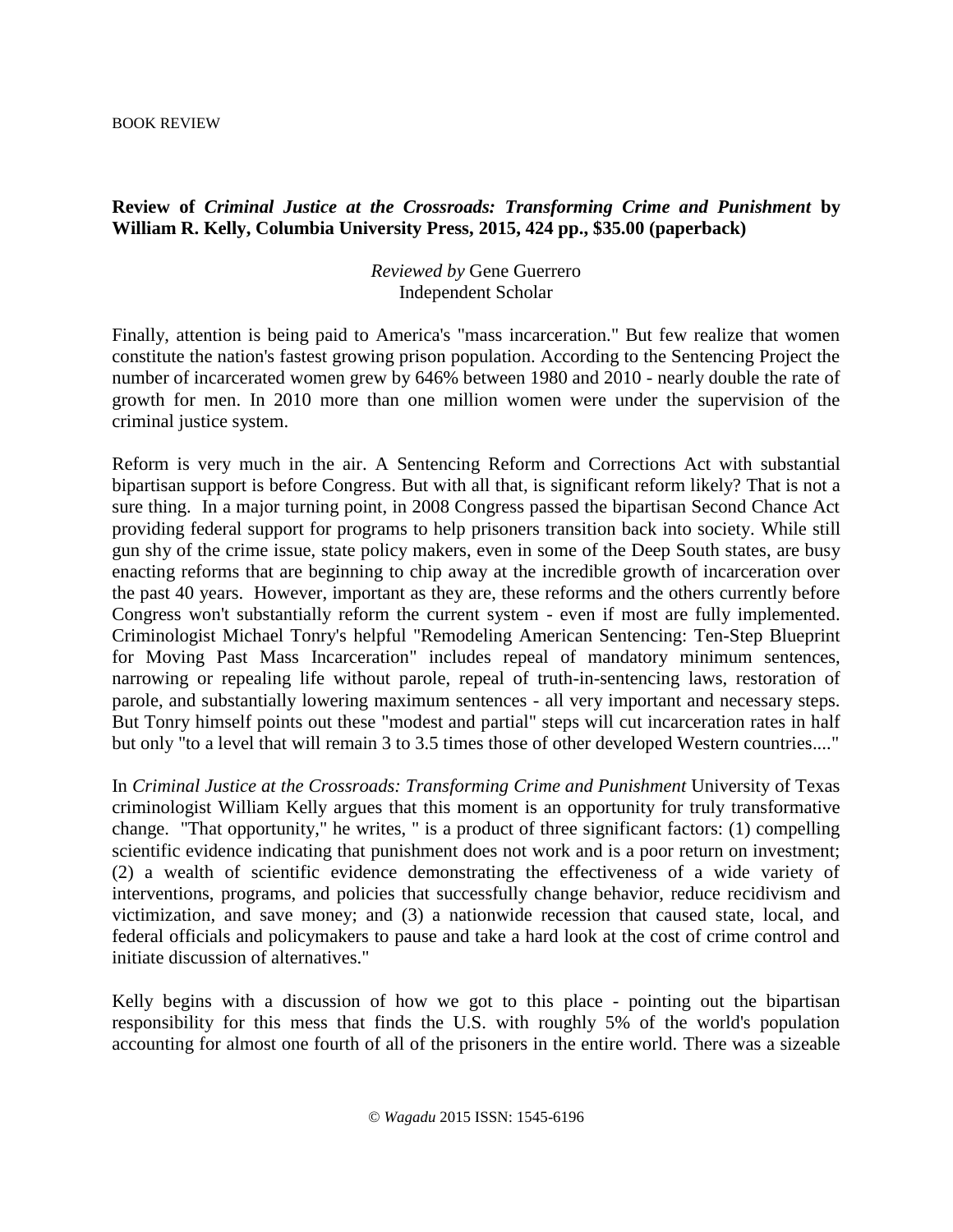increase in violent crimes between 1960 and its high point in 1992/1993. While some politicians exploited the crime issue with calls for "law and order" that often had racial undertones, there also was a widespread demand for public safety. Politicians from both parties led us down a counter-productive path. Today criminologists agree that mass incarceration has played a very modest role, if any at all, in the sustained drop in crime that began in the early 1990s even before the huge increases in incarceration. In fact, according to Kelly, American crime reduction rates during those years were "remarkably similar" to those in most other industrialized nations

Today's mass incarceration numbers are staggering. Kelly points out that, "10 percent of all children in the United States have a parent in prison, in jail, on probation, or on parole." Since 1980s American states have spent more than a trillion dollars on corrections, yet, according to Kelly, the rearrest rate for people getting out of prison is somewhere between 55% and 65%. One in thirty-one persons in the U.S. is currently under some form of correctional control - for blacks it is one in eleven. From 1900 to 1975 incarceration rates were relatively stable and more or less in line with other industrialized countries - ranging between 100 and 200 incarcerated individuals for every 100,000 Americans. Today it is around 707 down a little from a high of 730 in 2011. The European average is around 100.

Not many policymakers pay close attention to the criminal justice system. But those who do have known for years that the system is badly broken. Whether serving on a city council or in Congress, most elected officials focus on how to fix a problem - what works, where is the evidence? It has been hard to find answers. Most reformers and many criminologists have largely worked on the important task of documenting the devastating impact of mass incarceration and the continuing role of racial bias. But most policy makers understood that years ago. What they needed was for criminologists to tell them what to do. Instead, as Kelly explains, many criminologists buried themselves in the basic research intended for other academics.

Kelly clearly presents the substantial research that supports a different "viable, evidence-based, cost-efficient path forward." He explains, "First, there is a remarkable lack of scientific support for the assertion that harsher punishment deters those who experience it. Second, compared to noncustodial sentences, incarceration is either no different in terms of future offending (that is recidivism), or has a crime-producing or criminogenic effect. Finally there is sufficient evidence to give scientific credibility to the common assertion that criminals who go to prison typically come out even worse."

About half of state prisoners are functionally illiterate. Childhood trauma abuse, neglect, and exposure to violence are clearly linked to criminal behavior. Most kids in poor, inner-city communities have witnessed violence and two-thirds have been victims of violence. Poverty has a destructive impact on neurocognitive functioning. About 25 percent of state prisoners and 65 percent of federal inmates are drug offenders. Between 60 and 80 percent of all prisoners meet the criteria for alcohol and/or drug dependence or abuse. Each year some 600,000 to 700,000 prisoners return to their communities. About 400,000 of those who needed substance abuse treatment did not receive it while incarcerated.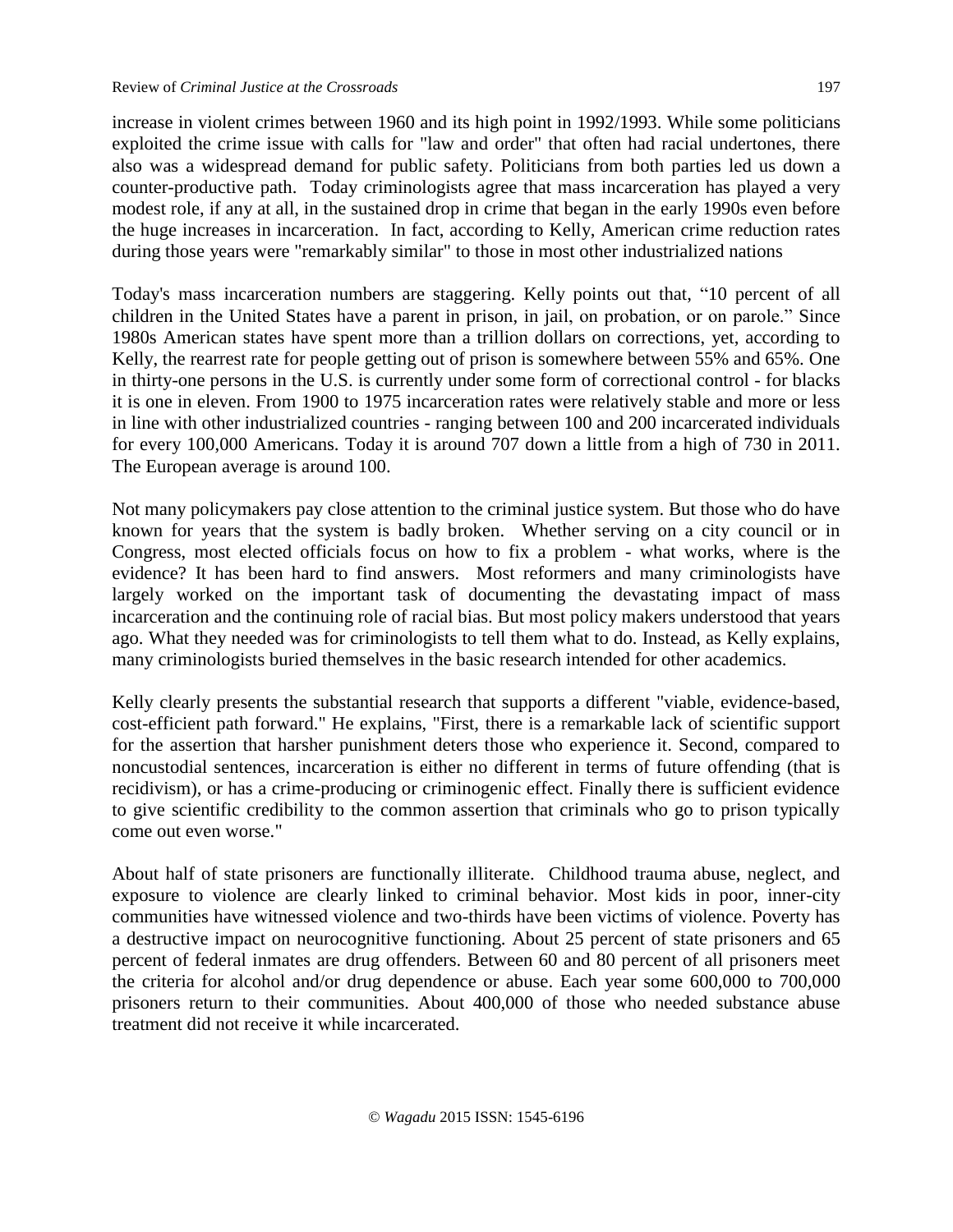Incarceration should be limited, says Kelly, to "...serious violent offenders, habitual offenders, and others for whom it is determined that diversion/rehabilitation will be ineffective.... For those... that are not incarcerated, the direction that the evidence indicates is appropriate is an approach emphasizing a balance between behavioral change one the one hand and risk management, compliance, and accountability on the other." Low risk offenders do not need extensive and intensive treatment and case management, but medium and high-risk offenders can greatly benefit. Some offenders can be diverted to probation without verdict (deferred prosecution) in which they participate in community-based treatment while under probation supervision. According to Kelly, "Research indicates that recidivism is reduced when offenders' families are engaged in their activities and when offenders have positive, meaningful connections to prosocial environment."

Experience with drug and other problem-solving courts shows forms of diversion from incarceration are very effective. One in six in American prisons is mentally ill, often with serious disorders. Use of crisis intervention teams, specially trained police, mental health courts, other diversion programs, and creation of Crisis Care Centers have been shown to be much more cost effective than incarceration. Today around 40 percent of prison admissions result from revocations of probation and parole. The probation population alone is almost twice that in prisons and jails. According to Kelly, "revoking a probationer to prison does nothing to enhance behavioral change in a positive direction and further heightens the probability of recidivism upon release." Hawaii's HOPE program and others like it rely on swift consequences and milder proportional sanctions with graduated stays in jail when a probationer violates their conditions of probation rather than revocation and imprisonment. In one study HOPE probationers were 55 percent less likely to be arrested for a new crime compared to those in a control group.

Truth-in-sentencing laws, mandatory minimum sentences and the like are all aimed at harsher punishment and taking discretion away from judges. Instead, Kelly says the sentencing process must change to "(e)stablish crime and recidivism reduction as an explicit goal" using "problemsolving concepts in the sentencing process based on collaborative decision making." All courts need the use of evidence-based practices in sentencing. Sensible use of risk assessment can inform sentencing decisions. Collaboration and use of a problem solving approach among criminal justice, social service, mental health, and treatment agencies leads to higher rehabilitation numbers. Conventional courts must adopt the problem solving approach that is working so well in drug courts. "Keeping sentencing generally indeterminate," according to Kelly, "allows for more deliberate decision making on a case-by-case basis, and gets us away from the unnecessary incarceration of offenders. Indeterminate sentencing can facilitate the collaboration of multiple interests in the sentencing process, which generally reduces the likelihood if an overly significant impact of discretion by any one individual. Indeterminate sentencing places discretion back in the court, but ... with a very different collaborative approach in which sentencing is more of a collective decision."

Kelly makes the important point that when it comes to community-based treatment versus incarceration, the financial incentive is to incarcerate. The state pays for most incarceration while most of the costs for diversion and community services fall on local communities. So in the short term it saves communities money to ship offenders off to state prisons. Financial incentives as used now in California redirect savings from reduced recidivism of probationers back to counties